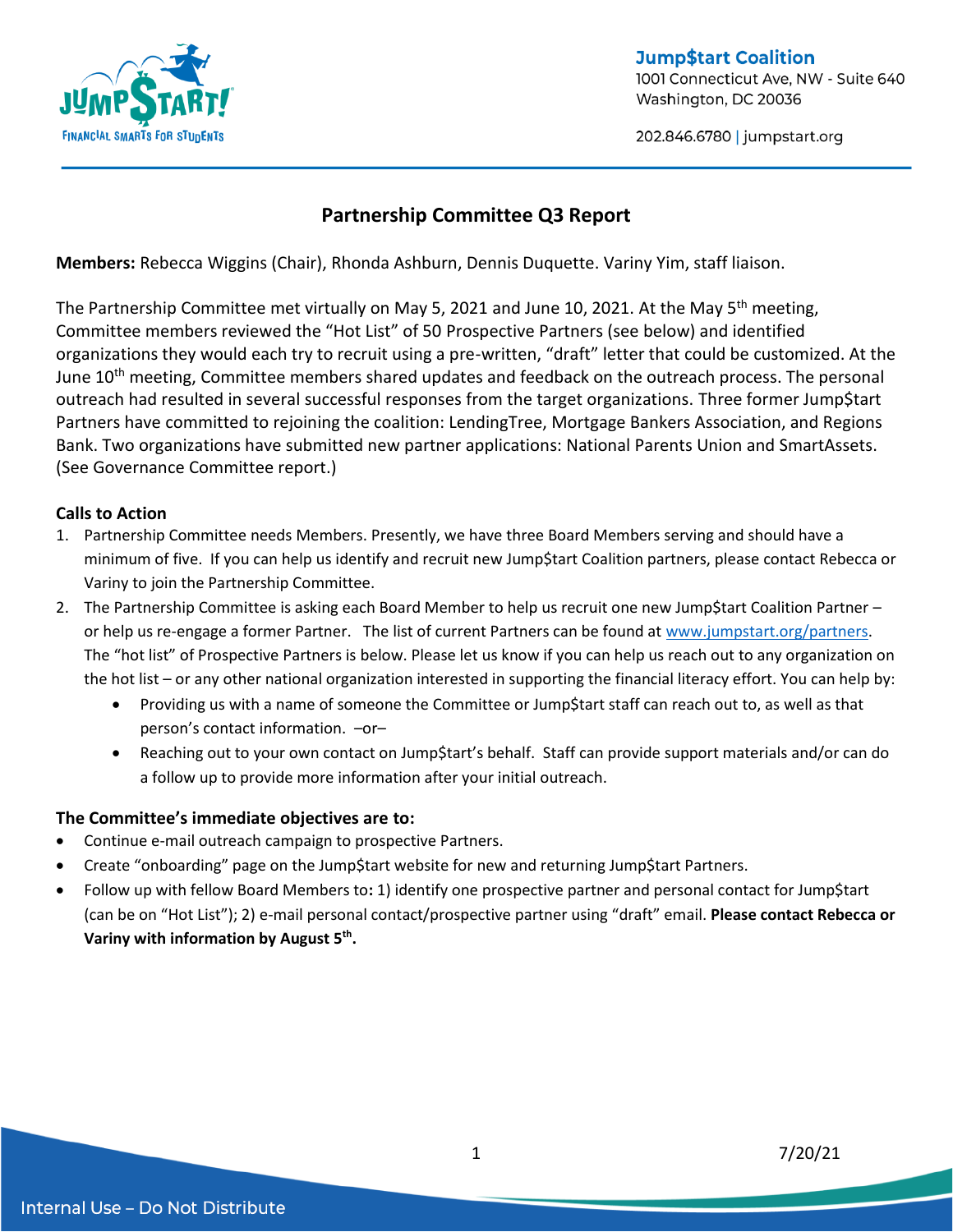

## **Jump\$tart Coalition**

1001 Connecticut Ave, NW - Suite 640 Washington, DC 20036

202.846.6780 | jumpstart.org

## **Prospective Partner Hot List**

| <b>Prospect</b>                     | Status <sup>*</sup>        | <b>Who Can Help?</b> |
|-------------------------------------|----------------------------|----------------------|
| <b>AccessLex Institute</b>          | Rebecca is pursuing.       |                      |
| <b>AARP Foundation</b>              | Former partner.            |                      |
| <b>Actuarial Foundation</b>         | Former partner. Dennis is  |                      |
|                                     | pursuing.                  |                      |
| Allstate                            | Rebecca is pursuing.       |                      |
| <b>ACLI</b>                         | Dennis is pursuing.        |                      |
| American Student Assistance         |                            |                      |
| Ameriprise                          |                            |                      |
| Ariel Investments                   |                            |                      |
| Andson                              | Former partner.            |                      |
| <b>Banco Popular</b>                | Rhonda is pursuing.        |                      |
| Bank of the West                    | Former partner.            |                      |
| <b>Boys Scouts/Girls Scouts</b>     |                            |                      |
| Capitol One                         | Former partner. Rebecca is |                      |
|                                     | pursuing.                  |                      |
| Children's Fin. Network             | Former partner.            |                      |
| <b>Consumer Action</b>              |                            |                      |
| <b>Credit Builders Alliance</b>     |                            |                      |
| <b>Consumer Bankers Association</b> | Former partner. Rhonda is  |                      |
|                                     | pursuing.                  |                      |
| <b>Cricket Media</b>                | Former partner. Rhonda is  |                      |
|                                     | pursuing.                  |                      |
| <b>Debt Reduction Services</b>      | Rebecca is pursuing.       |                      |
| Deloitte & Touche                   | Rhonda is pursuing.        |                      |
| <b>DECA</b>                         | Former partner. Rhonda is  |                      |
|                                     | pursuing.                  |                      |
| <b>Edelman Financial Svs.</b>       | Former partner. Variny is  |                      |
|                                     | pursuing.                  |                      |
| <b>FCIC</b>                         | Former partner. Rhonda is  |                      |
|                                     | pursuing.                  |                      |
| Fin. Health Network                 | Dennis is pursuing.        |                      |

<sup>\*</sup> Unless the prospect has applied, re-joined, or firmly committed, additional support from Board Members would be welcome.

 $\overline{a}$